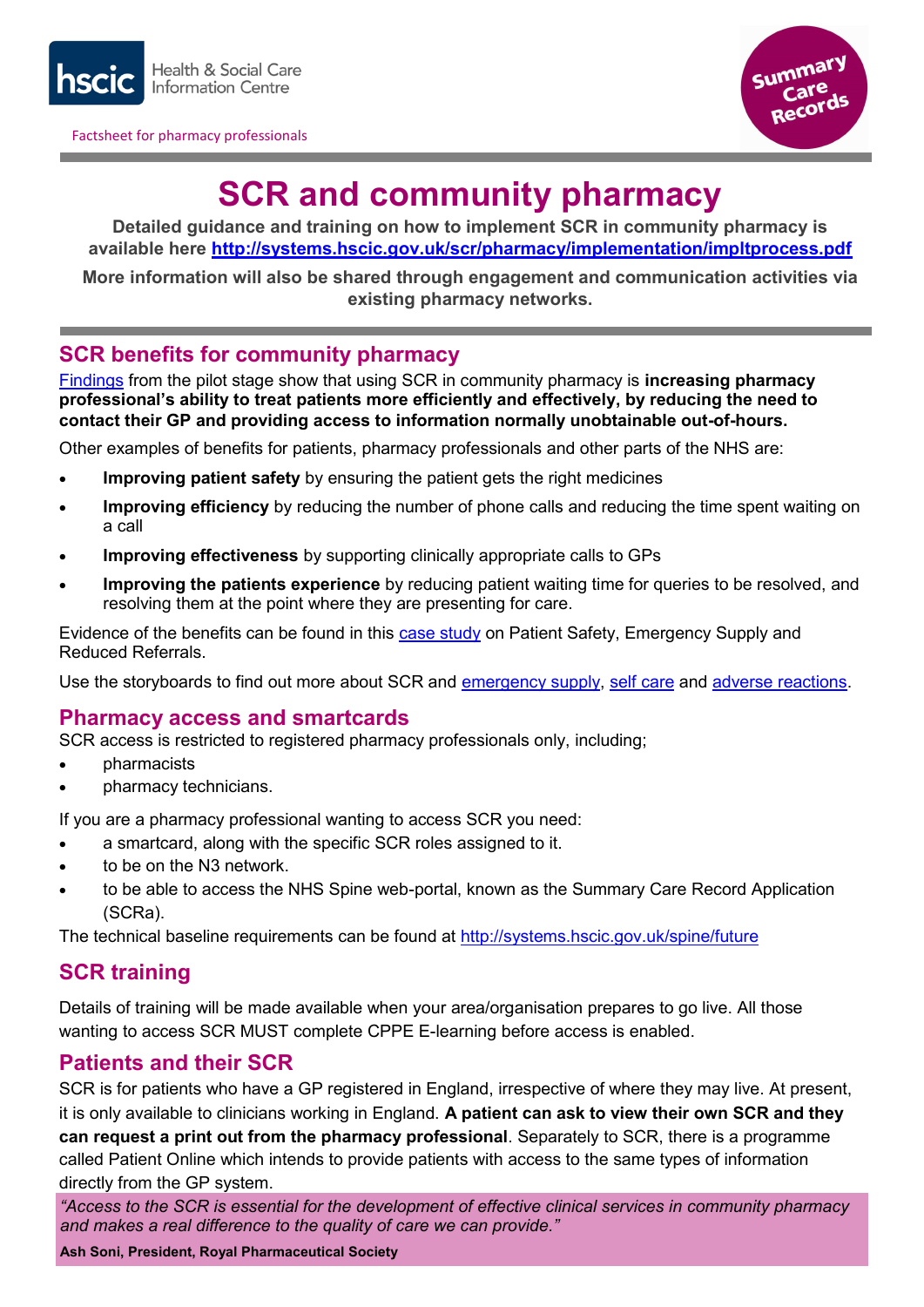| Information held on the SCR |                        |                                                                                                      |  |                                                                                                                                                                                                                                                              |  |  |
|-----------------------------|------------------------|------------------------------------------------------------------------------------------------------|--|--------------------------------------------------------------------------------------------------------------------------------------------------------------------------------------------------------------------------------------------------------------|--|--|
|                             |                        | Core                                                                                                 |  | <b>Additional Information (currently being rolled out)</b>                                                                                                                                                                                                   |  |  |
|                             |                        | All known allergies & adverse reactions<br>recorded for that patient on the GP system.               |  | Reason for medication<br>Immunisations                                                                                                                                                                                                                       |  |  |
|                             | conditions:<br>$\star$ | All medications within the following<br>Acute medications (6 or 12 months                            |  | Significant diagnoses / problems<br>Significant procedures<br>End of Life Care information and patient preferences<br>Other anticipatory care preferences, when they have been recorded                                                                      |  |  |
|                             | $*$                    | depending on the GP system)<br>Current repeat medications (with last<br>issue date dependent upon GP |  | by your GP<br>Any other important information from the GP record that the patient<br>and GP agree should be included in the SCR.                                                                                                                             |  |  |
|                             | $\star$                | system)<br>Discontinued repeat medication (if the<br>GP system adds this data, 6 months)             |  | The following items are not included unless the patients specifically asks<br>for them to be:<br>Specific sensitive items such as details of fertility treatment, sexually<br>transmitted infections and treatments, terminations or gender<br>reassignment. |  |  |
|                             |                        |                                                                                                      |  |                                                                                                                                                                                                                                                              |  |  |

# **Pharmacy use of SCR**

SCR should be used to **support decision making**. It **is NOT expected that SCRs will be accessed for every patient, or for every prescription, every time**. The decision to access the SCR is based on a clinical need at that time, determined by the you, the pharmacy professional.

During the Proof of Concept (POC) period, the majority of accesses to the SCR were for the purpose of providing an emergency supply of medication out of hours. Use of SCR also supported the additional services pharmacies can provide, such as the New Medicine Service and Minor Ailments Service.

You must:

- only access SCR for a patient when you have a legitimate relationship with them i.e. you are actually involved in the patient's care at that point in time.
- only access the record when you have the patient's permission to view it, unless it's otherwise in the patient's best interest, see below.

[Screenshots of what the SCR looks like can be viewed on the generic training slides.](http://systems.hscic.gov.uk/scr/implement/viewing)

## **Consent and permission to view**

**A patient must give their express permission for you to view their SCR**. This is termed as "permission to view". It is your responsibility to explain what is in an SCR; patient leaflets are available to provide more information. It is not essential to have written permission, this is a local, organisational decision (there is a sample form for recording this on the SCR website [http://systems.hscic.gov.uk/scr/pharmacy/implementation](http://systems.hscic.gov.uk/scr/pharmacy/implementation-process/consent.doc)[process/consent.doc](http://systems.hscic.gov.uk/scr/pharmacy/implementation-process/consent.doc) ) . It is also acceptable to get permission to view a patient's SCR over the phone.

Consent needs to be gained for each patient, at each pharmacy, on a need-by-need basis. **If you have a regular patient for whom you think you will need to access their SCR frequently, you could ask them once for permission to view their SCR while they are in your care**. If you decide to do this it is recommended that you put a note referring to the discussion and what was agreed in that patient's PMR. You should also regularly review the decision with them. The patient should also be informed that they can change this decision at any time.

All patients in England have been communicated to with regards to having an SCR; they have the ability to opt-in or opt-out at any time. If a patient wishes to opt-out of having an SCR altogether (as opposed to just not letting you view it) then they should be advised to contact their GP practice who will record this preference.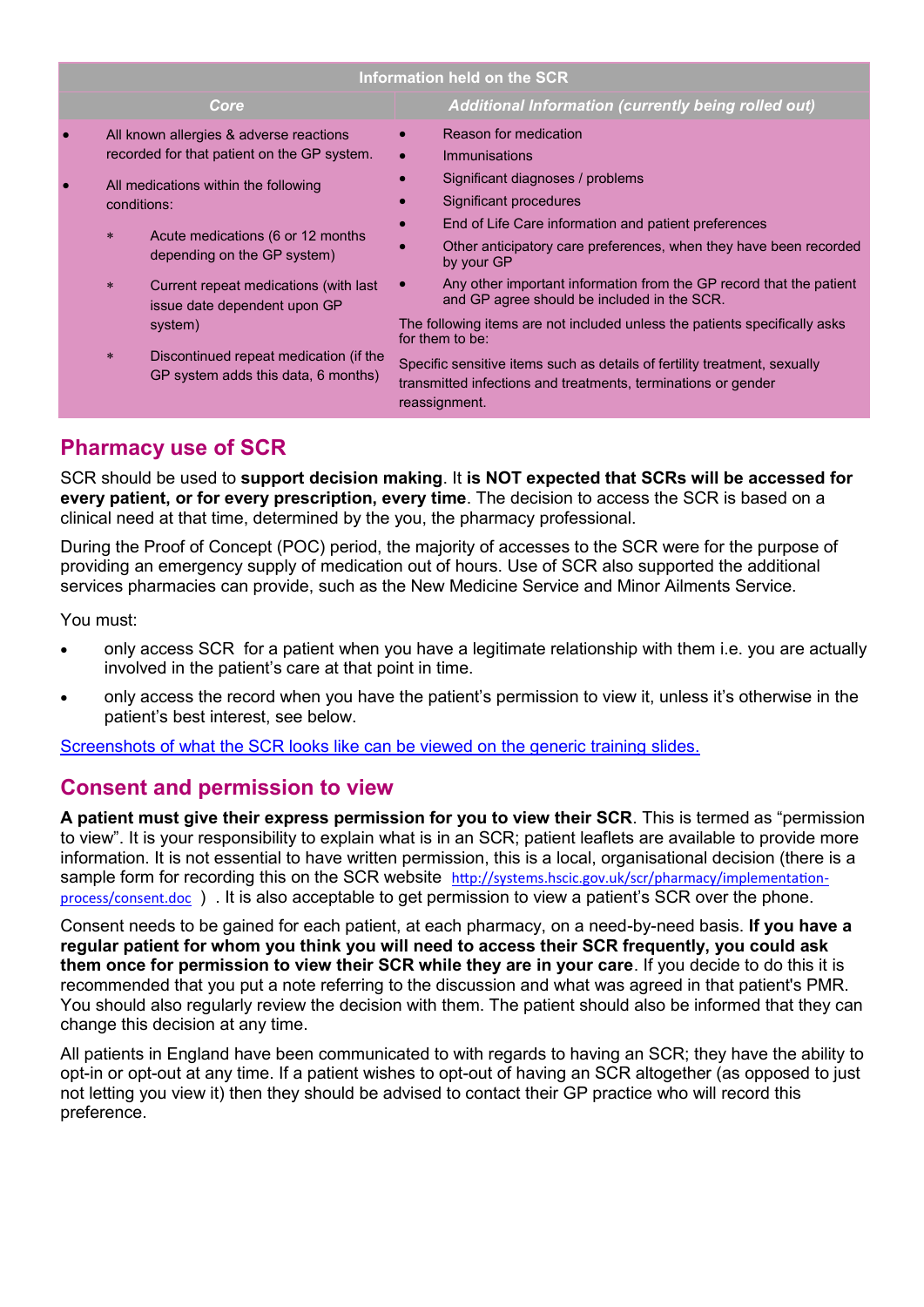# **Accessing SCR without a patient's consent**

#### **The 'Emergency Access' option can be used if a patient is not able to give their consent, but you believe there is still a clinical requirement to view their SCR.**

In this instance you should use professional judgement and if you decide that accessing the SCR is necessary and in the patient's best interests (i.e. there is a possibility that without accessing the patient's SCR the quality or safety of the decision would be compromised), then you should use 'emergency access.'

As with any professional decision you need to be confident that you can justify to any future investigation that the decision was made in the patient's best interests. Whenever the "Emergency Access" option is selected it is strongly recommended that you enter the reason why you are accessing the record without the patient's permission.

Examples of when this option could be seen as appropriate in community pharmacy are:

- A patient with language difficulties
- Elderly patients with dementia

If a carer has legal power of attorney for the patient, then their permission to view the record should be sought.

## **SCRs for children**

Children can have an SCR, and in instances where the child understands what is being asked of them, permission to access SCR is their decision. If the child does not understand then it is the parent's choice. This is at the Pharmacy professional's discretion. Refer to [GPhC guidance on consent.](http://www.pharmacyregulation.org/sites/default/files/GPHC%20Guidance%20on%20consent.pdf)

*"The SCR is very user-friendly. With just a few clicks, the patient's record was in front of us. As a result of this service, we can help patients, GPs, and out-of-hours improve decision making at busy periods".* 

*Akshay Patel, Pharmacist, Regent Pharmacy* 

# **Updating the SCR**

SCRs are updated in real-time when a relevant change is made to the patient's record at the GP practice. The patient's registered GP practice is the only place where the SCR can be updated or added to.

## **Access to the SCR is read only**.

If you want to inform the GP that you have taken a particular course of action, for example after issuing an emergency supply, you need to communicate with them in the way you currently do now.

## **Monitoring and auditing access to SCR**

- Every action on the SCR application is fully audited and linked to the individual smartcard "logged on" at that time.
- Reports are available to show every record accessed by every individual smartcard user.
- Pharmacies MUST have clear and robust Standard Operating Procedures (SOPs) in place as part of their approach to Information Governance (IG). IG checks will be made.
- Any suspected inappropriate access will be investigated and escalated accordingly.
- Patients can request to see who has accessed their SCR at any time.
- When a user is provided with a smartcard, they agree to use it in line with the smartcards user policy.

#### **All users MUST adhere to their professional code of conduct, and their contract of employment.**